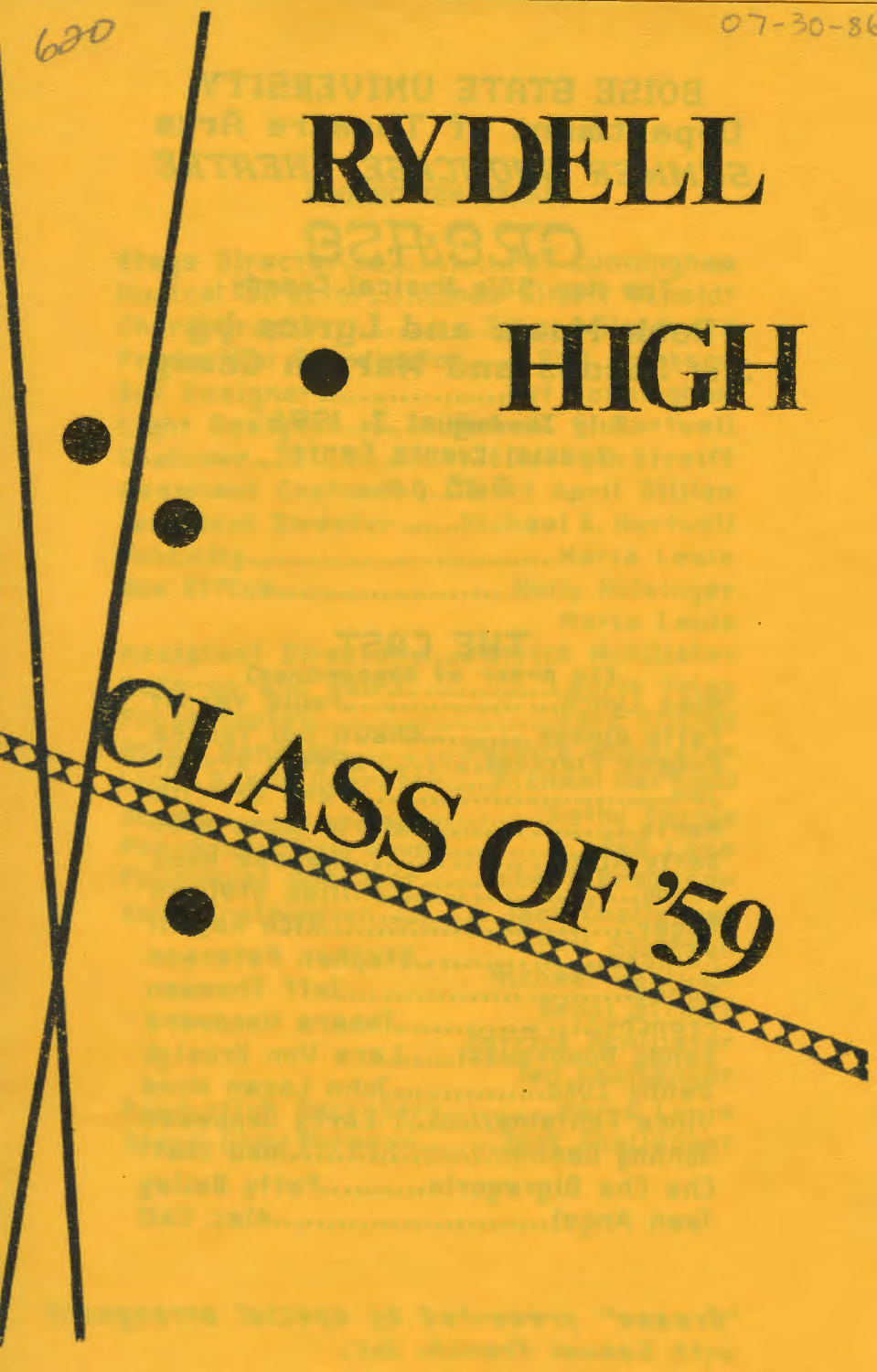# **BOISE STATE UNIVERSITY** Department of Theatre Arts **SUMMER SHOWCASE THEATRE**

# GREASE

The New 50's Musical Comedy **Book Music and Lyrics by** Jim Jacobs and Warren Casey

> July 30-August 3, 1986 **Special Events Center** 8:15 p.m.

# **THE CAST**

| [In urder of Appearance]         |
|----------------------------------|
| Miss LynchPaula Yarnot           |
| Patty Simcox Shawn Del Ysursa    |
| Eugene FlorczykGerry Bryant      |
| Jan  Dana Griffith               |
| MartyValerie Anne Aker           |
| Betty RizzoTheresa Wood          |
|                                  |
|                                  |
| RogerRich Rayhill                |
| KenickeStephen Peterson          |
| SonnyJeff Thomson                |
| Frenchy Tamara Woodward          |
| Sandy DumbrowskiLara Von Krosigk |
| Danny ZukoJohn Logan Wood        |
| Vince Fontaine Larry Jeppesen    |
|                                  |
| Johnny CasinoNed Evett           |
| Cha Cha DigregorioPatty Bailey   |
| Teen AngelAlec Call              |
|                                  |

"Grease" presented by special arrangment with Samuel French, Inc.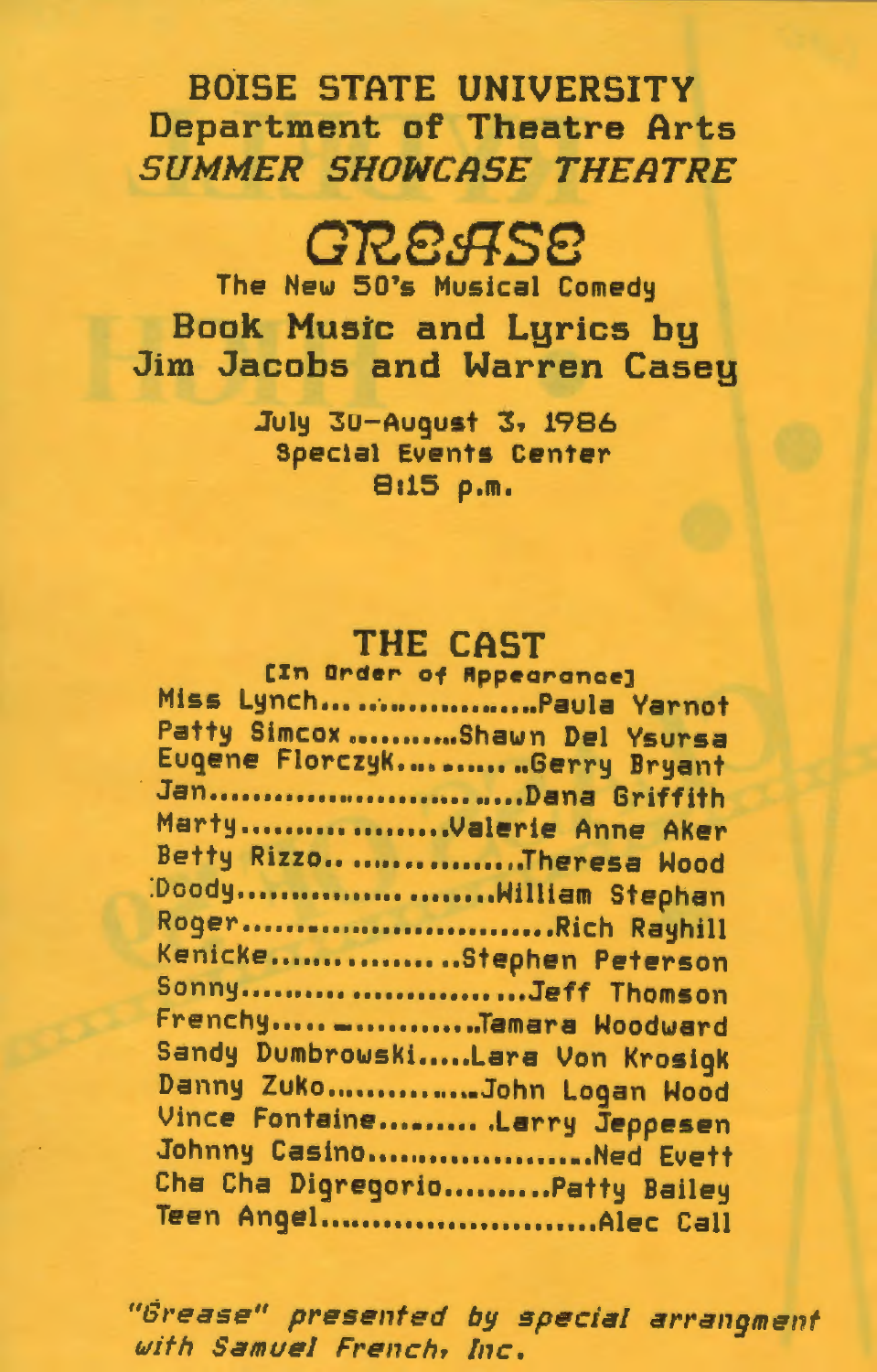# **CHORUS**

Earl Bergquist, Ted Challenger, Mike Dillard, Charlotte Little, Nancy Nyman, Denyse Rasavage, Robby Rayborn, Candee Reynolds, Tim Wilson, John Roof, Carol Piccotti, Gina Musgrove, Dani Young, Greg Callozzo, Sheila Stickel

> COMBO: "The Gamblers" Ned Evett .......... Lead Guitar Seth Jaquith ...... Bass Guitar Shane Russell...... Saxaphone Jim Borton.................Drums Liz Noland ............. Ke!;!board

## SCENES AND MUSICAL NUMBERS

#### ACT I

1. Class Reunion, The Present "Alma Mater" "Alma Mater Parody" 2. First Day of School, September 1959 "Summer Nights" 3. Later That Day "Magic Changes" 4. Marty's House, That Night "Freddy, My Love" 5. A Street, A Short Time Later "Greased Lightning" 6. The Gym, A Week Later "Rydell Fight Song" 7. The ParK, The Next Evening "Mooning" "Look At Me, I'm Sandra Dee" "We Go Together"

#### FIFTEEN MINUTE INTERMISSION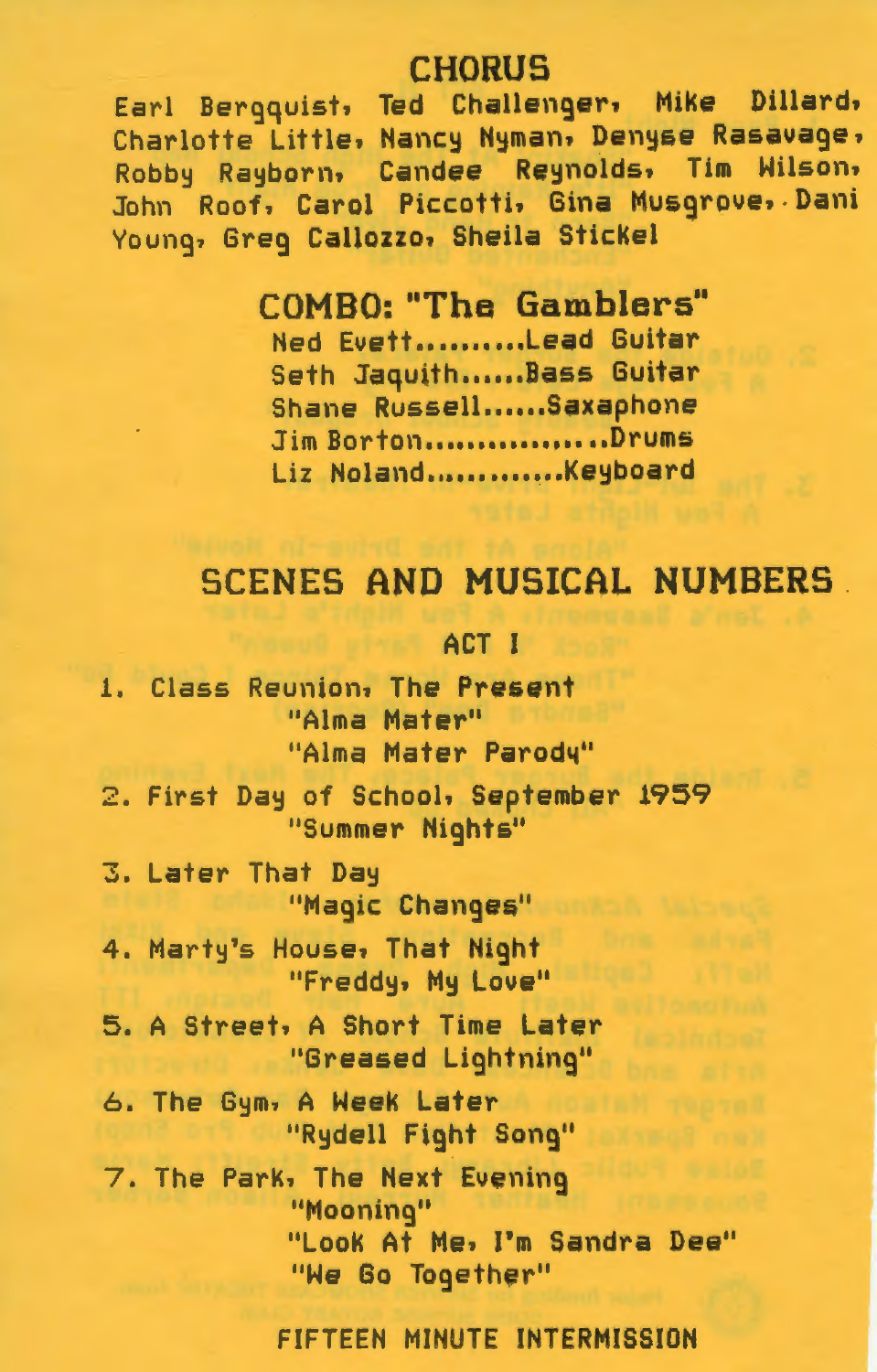## ACT II

1. Prom Night

"Shakin' At The High School Hop" "It's Raining on Prom Night" "Born to Hand Jive" "Enchanted Guitar" "Anything"

2. Outside the Burger Palace, A Few Days Later, Evening "Beauty School Dropout"

3. The Twi-Light Drive-In Theatre, A Few Nights Later "Alone At the Drive-In Movie"

4. Jan's Basement. A Few Night's Later "Rock 'N Roll Party Queen" "There Are Worse Things I Could Do" "Sandra Dee" (Reprise)

5. Inside the Burger Palace, The Next Evening "All Choked Up"

Special Acknowledgements: Idaho State Parks and Recreation; Steve and Rikki Neff; Capital High Drama Department; Automotive West; Aura Hair Design, ITT Technical Institute School of Cosmetology, Arts and Sciences, Dave Jenks, Director; Barger Matson Auto Salvage; Dan Peterson; Ken Sparks; Plantation Golf Club Pro Shop; Boise Public Library; Betty Streiff; Marie Sauseman; Heather Murray; Alison Barber



Major funding for SUMMER SHOWCASE THEATRE from **BOISE SUNRISE ROTARY CLUB**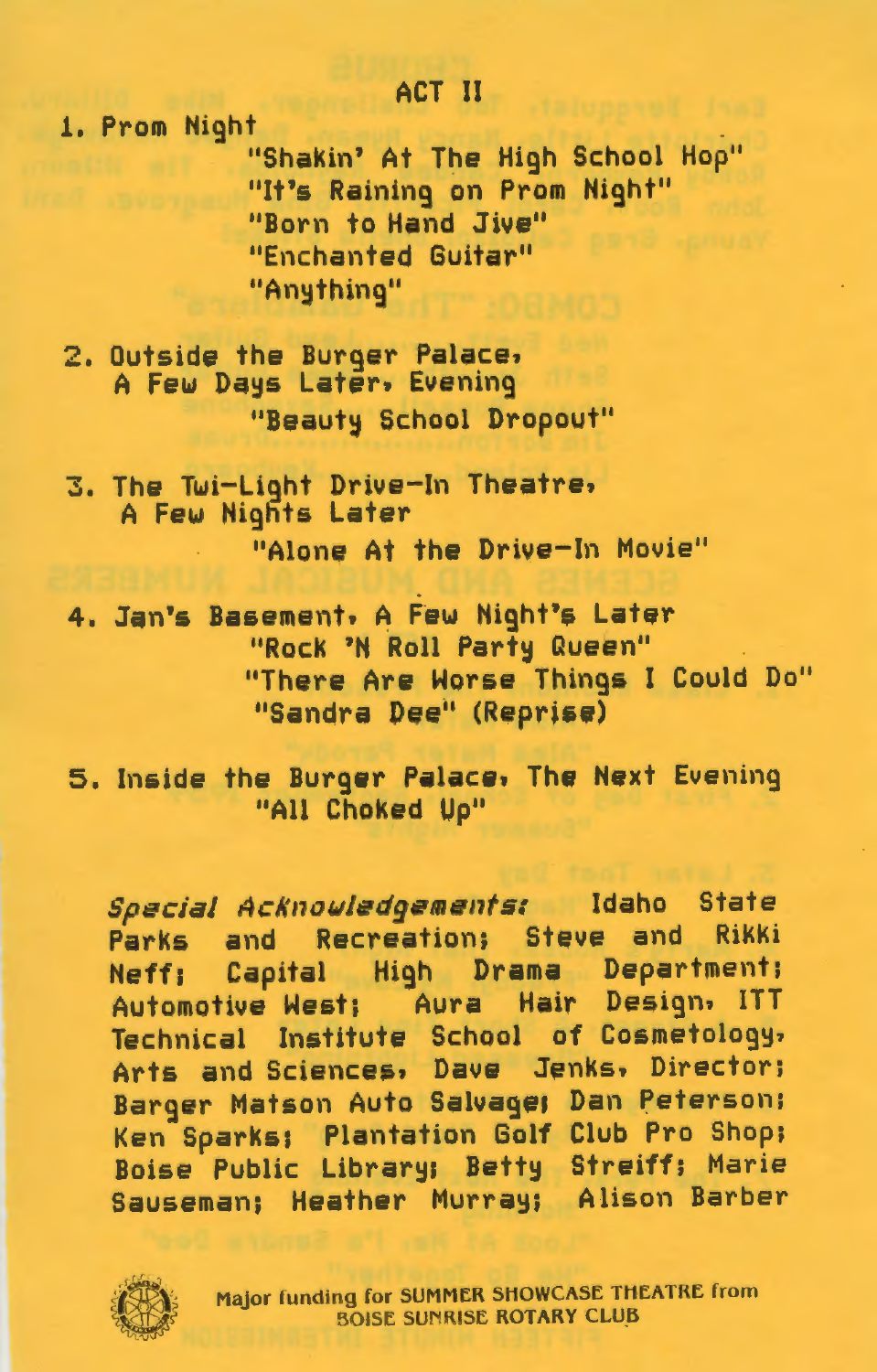### PRODUCTION . STAFF

Stage Director., ............. Pat Cunningham Musical Director ...... Linda Elliott Schmidt Choreographer ............... Tamara Woodward Production Coordinator......Phil Atlakson Set Designer .................. Pat Cunningham Light Designer .......... Michael S. Hartwell Costumer........................Elizabeth Streiff Assistant Costumer ...... Terri April Dillion Technical Director ....... Michael S. Hartwell Publicit!;J •••••••••••••••• ............. Maria Lewis Box Office......................Holly Holsinger Maria Lewis Assistant Director ...... Patrick McAllister Make-up and Hair ... .............Laurie Foley Props Master ••••••••••••••••••••••• Karl SticKel Stage Manager ....... .... Patrick McAllister Light Board Operator ..... Michael Hartwell Sound ................................ Kath~ Farris Pre-Production Sound ..............Rob Lane Followspot Operator.....Robert Bradshaw Set Construction...........Jack Challenger Phil Atlakson Michael Hartwell Seppi Streiff Patrick McAllister Ted Challenger Production Secretary ............ Maria Lewis Stage Crew Foreman.......Jack Challenger